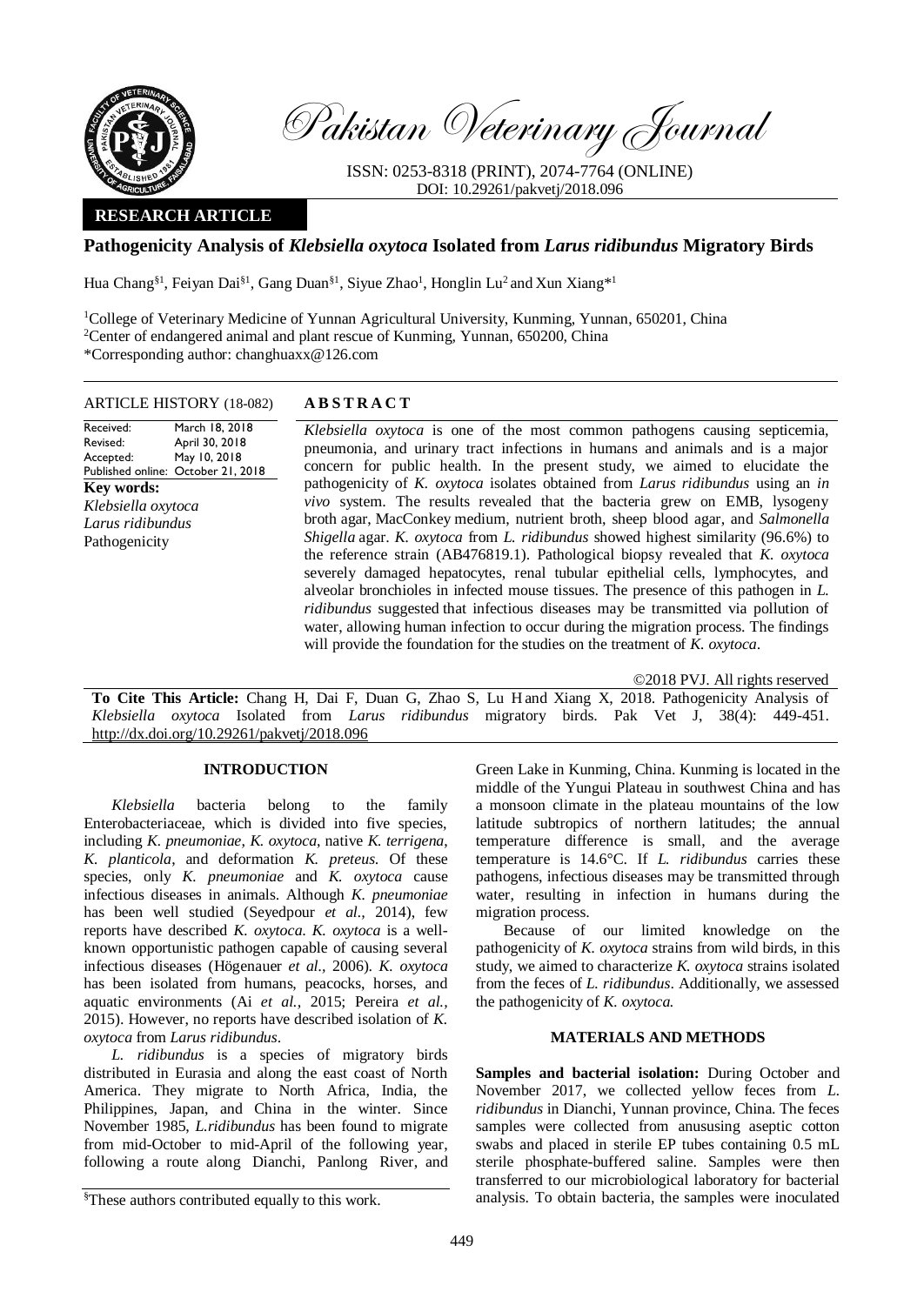into nutrient broth at 37°C for 36h, and morphologically different bacterial colonies were then aseptically picked and purified by repeatedly streaking onto fresh agar plates (eosinmethylenebluemedium, EMB), lysogenybroth (LB) agar, MacConkey medium, SS agar medium, and blood agar medium (Sigma Chemical Co., Shanghai, China). The strain was characterized and identified using standard morphological and biochemical tests. To characterize the strain at the molecular level, 16S rDNA sequencing and phylogenetic analyses were also performed. Nucleotide sequence data were deposited in GenBank Nucleotide Sequence Data Libraries. The computer program BLASTN was used to identify the species closest to the sequence of strain 20. Phylogenetic trees were constructed using the neighbor-joining method of MEGA (version 4.0) based on 16S rDNA sequences.

**Histopathological examination of the bacteria in infected Balb/c mice:** To assess their pathogenicity, the bacteria were evaluated using small animal inoculation and bacterial plate counting. The murine model was challenged with the bacteria. Five-week-old mice weighing between 16 and 20g were obtained from Kunming Medical University. Ten Balb/c mice were inoculated intraperitoneally with 0.5 mL bacteria solution containing  $10^{\overline{8}}$  CFU/mL. Mice were kept under conventional conditions and fed on *K. oxytoca*-free commercial diet. Food and water were supplied *ad libitum* until the end of the experiment. All mice were examined for gross lesions on the day of death. After gross examination, the tissues (myocardium, spleen, liver, and kidney) were aseptically removed and processed routinely using established methods. The samples were then cultured in MRS medium for isolation, after which they were fixed in 4% paraformaldehyde and embedded in paraffin for histopathological examination. The samples were sectioned at 5-μm thickness and stained with hematoxylin and eosin (HE) for examination under a light microscope.

### **RESULTS AND DISCUSSION**

In this study, we identified *K. oxytoca* isolate from wild *L. ridibundus* in China for the first time. The bacteria isolated on EMB agar plates appeared as small, smooth, blue colonies after 32h; however, all colonies became pink in color after 48h (Fig. 1A) and gave an off odor. The bacteria also grew on LB agar, MacConkey medium, nutrient broth, sheep blood agar medium, and SS agar medium (Fig. 1B-F). Standard biochemical analyses showed that the bacteria were negative for Gram staining; positive for lactose and amylomaltose; positive for V-P, indole, urease, simmons citrate; negative for  $H_2S$ , MR, [semisolid agar;](javascript:showjdsw() and positive for amylomaltose, mannitol, sucrose. According to Bergey's Manual of Systematic Bacteriology, these descriptions fitted the characteristics of *K. oxytoca*.

To characterize the bacteria further, the sequencing analysis of 16S rDNA PCR and phylogenetic trees were confirmed. An amplicon of approximately 1500 bp were yielded by PCR amplification (Fig. 2A). The amplification product were sequenced, and the sequence results were analyzed by the BLASTN program. The results showed



**Fig. 1:** Culture characteristics of *K. oxytoca* under different conditions. A) Colony morphologies of *K. oxytoca* on EMB medium after incubation for 32 h and on EMB medium after incubation for 48h. B) Nutrient broth agar plates; C) sheep blood agar medium; D) MacConkey medium; E) SS agar medium; F) LB agar.



**Fig. 2:** PCR amplification and phylogenetic tree analysis of *K. oxytoca* 16S rDNA. A) PCR amplification of *K. oxytoca* 16S rDNA. Marker: DNA DL2000; 1–2: amplified product of 16S rDNA of *K. oxytoca* from *L. ridibundus* (about 1500bp). B) Phylogenetic tree of *K. oxytoca* isolated from *L. ridibundus* based on 30 references of the *K. oxytoca* 16S rDNA sequences from different species using the MEGA program.